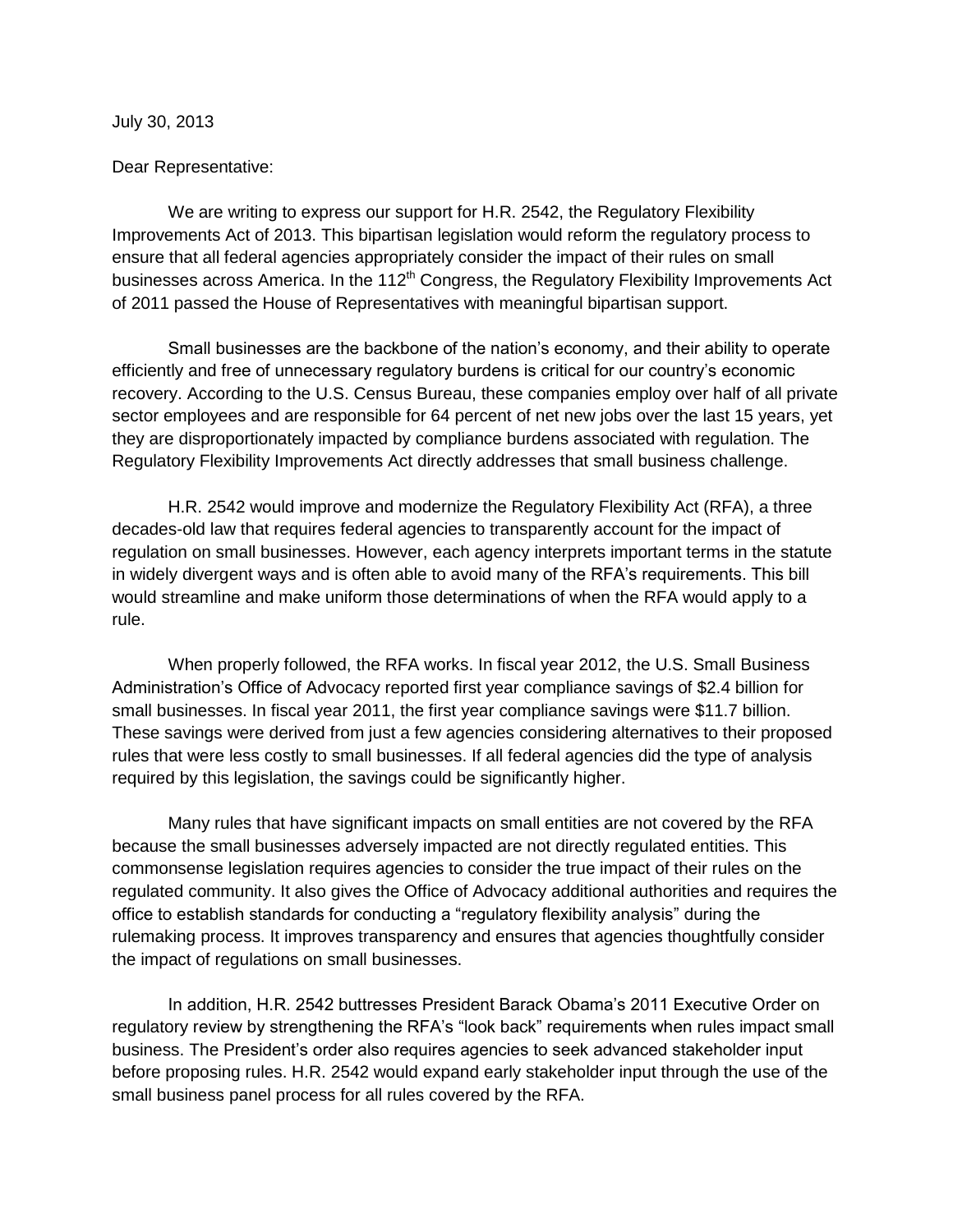The industries represented on this letter cover virtually every sector of the small business community. H.R. 2542 would help alleviate regulatory burdens placed on small businesses while allowing agencies to meet their obligations for public health, safety and the environment. We urge your support for this commonsense bipartisan legislation.

## Sincerely,

American Apparel & Footwear Association American Beverage Association American Cleaning Institute American Coatings Association American Composites Manufacturers Association American Dental Association American Farm Bureau Federation American Forest & Paper Association American Foundry Society American Highway Users Alliance American Home Furnishings Alliance American Loggers Council American Road & Transportation Builders Association American Sportfishing Association American Trucking Associations American Wire Producers Association The Art and Creative Materials Institute, Inc. Associated Builders and Contractors Associated Industries of Massachusetts Associated Oregon Industries Association of Equipment Manufacturers Automotive Recyclers Association Brick Industry Association Business Council of Alabama California Manufacturers & Technology Association Can Manufacturers Institute Chemical Coaters Association International Colorado Association of Commerce and Industry Consumer Electronics Association Consumer Specialty Products Association Council of Industry Craft & Hobby Association

Fibre Box Association Food Marketing Institute Forest Resources Association Forging Industry Association Greater North Dakota Chamber Grocery Manufacturers Association Halloween Industry Association The Hardwood Federation Hearth, Patio and Barbecue Association Illinois Manufacturers' Association INDA, Association of the Nonwoven Fabrics **Industry** Independent Community Bankers of America Independent Petroleum Association of America Indiana Manufacturers Association Industrial Fasteners Institute Industrial Heating Equipment Association Industrial Minerals Association - North America Interlocking Concrete Pavement Institute International Dairy Foods Association International Housewares Association International Sign Association Iowa Association of Business and Industry IPC - Association Connecting Electronics **Industries** Juvenile Products Manufacturers Association Kitchen Cabinet Manufacturers Association Lignite Energy Council Louisiana Association of Business and **Industry** Mason Contractors Association of America Metal Powder Industries Federation